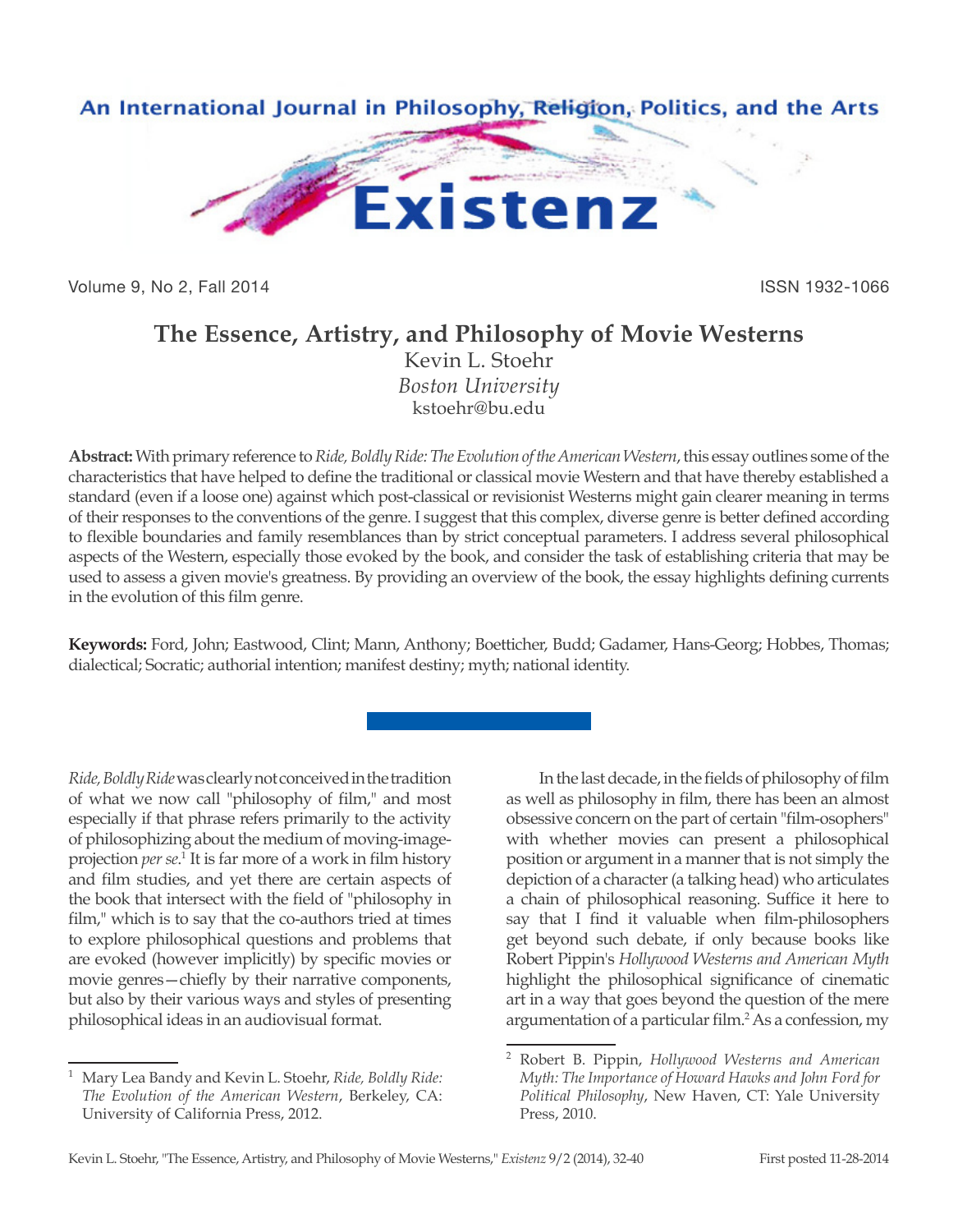own approach to film art borrows from Hans-Georg Gadamer: movies open up a world of questions and possible answers that invite a Socratic form of dialogue, a hermeneutic play of questioning and answering, and always with a recognition of a horizon-fusion involved in any act of interpretation. A movie is not some objectin-itself, an idea that is presupposed, I would argue, by such film-philosophers as Bruce Russell who ask whether a movie could possibly philosophize or make a philosophical argument.<sup>3</sup> A film should rather be viewed as a dialectical occasion and opportunity for a subject-related experience that involves the expectations and wonder of the audience as much as it involves the original intentions and craftsmanship of the filmmaker and screenwriter (and the screenwriter is all too often ignored in film studies as well as philosophy and film).

The chief goal of our book is to offer a renewed appreciation of the American Western movie as a form of cinematic art and as a well-established cinematic genre. Such an appreciation necessarily involves a history of the development of this type of film, no matter how selective a survey. There had not been a survey of the entire genre and its evolution from the early silent era onwards for more than a few decades. The co-authors also aimed to pay tribute to the Westerns directed by and starring Clint Eastwood, especially his masterpiece *Unforgiven* (1992), and to argue for ways in which his Westerns provide ways of reviving as well as subverting and transcending certain conventions of the genre. In addition, we wanted to discuss some of the intriguing ways in which recent movies such as *No Country for Old Men* (2007) by the Coen brothers and *There Will Be Blood* (2007) by Paul Thomas Anderson tend to utilize certain elements of the genre while remaining non-Westerns (or quasi-Westerns at best).

As co-authors, Mary Lea Bandy and I attempted to demonstrate what constitutes the task of giving proper due to the artistry involved in the best works of a cinematic genre. This task involves the presupposition of certain criteria that measure the vision and craftsmanship of such works. We focused chiefly upon the A-production Hollywood Westerns as examples of the best that the Western can be, though we do refer on occasion to Westerns that were crafted at lesser levels of artistry (so-called B-Westerns). With this in mind, several of the philosophical aspects of the book may be outlined as follows:

(1) The overall project evokes the fundamental question of what a proper appreciation of a cinematic genre entails. This question is obviously broader than the Western movie genre itself. Our book revolves around multiple elements of the genre, which are not always easily distinguished from one another. They are true of the literary genre of the American Western and the book focuses on the audiovisual presentation of such elements. Four elements of the genre serve as recurring focal points of the book, even though each of them is not an essential or absolutely necessary element of any particular Western:

- (a) A sense of bold adventure that is typically framed by stories of the building and expansion of America in a frontier landscape or community and/or by stories depicting struggles and conflicts in the face of adversity and within a frontier setting.
- (b) A sense of tragic loss or suffering resulting from the struggles, conflicts, and adventures mentioned above, most especially in stories of the exploration and settling of the Old West.
- (c) Emphasis on the rugged reality of the natural world, here in the form of various Western terrains, and where Nature serves as backdrop, setting, obstacle, metaphor, or source of inspiration (or all combined).
- (d) Recognition of the need for some type of justice (sometimes in the form of a moral awakening that leads to this recognition) as a form of narrative closure.

Of course, there are exceptions to these familiar expectations. For example, classic Westerns such as Wellman's *The Ox-Bow Incident* (1943) or Ford's *The Man Who Shot Liberty Valance* (1962) are atypical Westerns in that their visual and narrative references to frontier adventure and to the natural landscape are fairly scarce. They are much more about character development and moral-political ideas. Also, Western comedies rarely delve into the deep terrain of tragic loss in the way in which movies like Ford's *The Searchers* (1956) do.

<sup>3</sup> Bruce Russell, "The Philosophical Limits of Film," *Film and Philosophy* Special Edition (2000), 163-7, as well as his subsequent essays "Film's Limits: The Sequel," *Film and Philosophy* 12 (2008), 1-16, and "Limits to Thinking on Screen," *Film and Philosophy* 14 (2010), 109-16. For my own overview and evaluation of Russell's argument and of the responses to this argument by major film philosophers see Kevin L. Stoehr, "'By Cinematic Means Alone:' The Russell-Wartenberg-Carroll Debate," *Film and Philosophy* 15 (2011), 111- 26. The most comprehensive treatment of debating a film's capacity to philosophize, and more specifically, to make a philosophical argument, is in Thomas Wartenberg, *Thinking on Screen: Film as Philosophy*, London and New York: Routledge, 2007.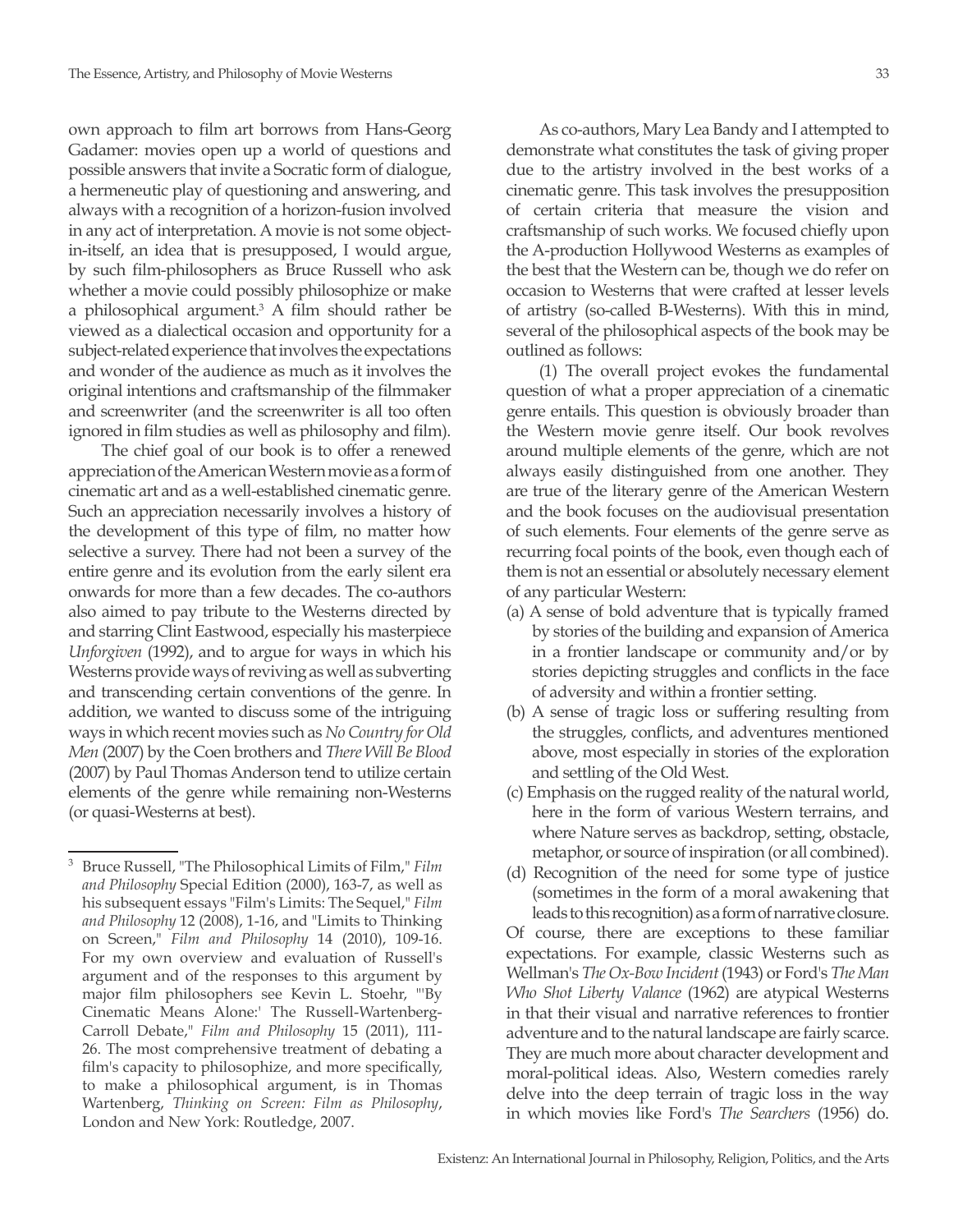Nonetheless, the above-mentioned elements give us a general sense of what may be typical or atypical in the genre.

There are additional elements that help to constitute the greatness of some of the best Western movies, but these factors go far beyond questions of the genre itself: effectively naturalistic performances in most cases, usually with a touch of folksy charm; stirring musical soundtracks, often using melodies and themes from traditional and familiar American folk songs; and a balance between stasis and motion, between dialogue and action, leading to a graceful sense of narrative as well as visual pacing, a type of cinematic rhythm or tempo, that results from thoughtful editing in conjunction with the vision of the director. And so the mission of the book evokes questions related to aesthetics and the philosophy of art: How do we evaluate the artistry of movies in a particular genre? What are the standards of evaluation that relate to the genre and what are the standards that relate to movie greatness in general? These are complex questions that entail narrativegoverned elements of a film, such as storyline, dialogue, and character development, as well as non-narrativegoverned elements, such as tempo or pacing (as established through montage), the physical nuances of an actor's performance, and the ways in which musical effects and the subtleties of cinematography combine to create a mood in a given scene.

(2) In the Epilogue of the book we raise questions about the idea of genre itself. There are strict genre guardians of the Western who maintain that certain essential characteristics need to be present to make a Western. Some of these characteristics or standards revolve around geography and time period: the true Western, according to some, should be set west of the Mississippi during the post-Civil War period when many Southerners went West to seek new lives and opportunities after the South had been defeated. Some scholars or thoughtful film fans might hold that a Western requires some version of a gun-slinging protagonist who must eventually confront a threat, usually an enemy or villain, in order to save someone in danger (perhaps himself).

One of our arguments claims that the Western genre, like any long-running genre, should be defined more by loose boundaries and family resemblances than by rigid parameters. This obviously holds for literary as well as cinematic Westerns since proposed genre boundaries tend to be narrative-related. In addition, our selection of certain films as objects of

analysis, films that challenge the traditional definition of the Western in terms of setting and time period and even plotline, exemplifies our rejection of the strictly defined genre: movies such as Victor Seastrom's *The Wind* (1928), Leo McCarey's *Ruggles of Red Gap* (1935), and King Vidor's *Northwest Passage* (1940) are just a few examples. There must indeed be some type of line of demarcation that distinguishes genres, of course, but that line is a blurry and flexible one, our book argues, and must be defined by a cluster of characteristics such as the four elements spelled out previously. No singular characteristic is absolutely necessary, but when a few or several characteristics are present together, we start to get the whiff of a Western.

(3) In terms of the idea of the Western as a morality tale, the book explores various ways in which the protagonist confronts and resolves a moral dilemma. This is especially true of Chapter One, which categorizes different types of silent Western movies according to three broad themes, usually with the question of justice in play:

- (a) Conflicts between white Westerners and their Native American enemies;
- (b) Conflicts between white Westerners (heroes and villains) or between white communities or groups (typically ranchers versus homesteaders);
- (c) The evolving concern with the moral character of the white Westerner, especially in terms of one recurring feature of certain silent Westerns: a moment or situation of ethical awakening that transforms a morally questionable or ambiguous gunslinger into a true-blue hero, usually for the sake of saving a damsel in distress or a family of homesteaders in need, as for example in William S. Hart's and Thomas Ince's *Hell's Hinges* (1916) or John Ford's *Straight Shooting* (1917). These ethical awakenings are presented in typically sudden moments of self-illumination and self-transformation—almost jarringly sudden moments, as epitomized later on in American film history by Tom Dunson's switch to light-hearted empathy at the end of Howard Hawks' *Red River* (1948) or Ethan Edwards's act of rescuing his niece toward the end of Ford's *The Searchers*. And yet such moments are not entirely unrealistic, if only because Westerners had to be rapid-fire decisionmakers at times, given the circumstances and (more importantly from a philosophical viewpoint) given that moral awakenings sometimes result more from emotion and intuition than from some process of deliberation.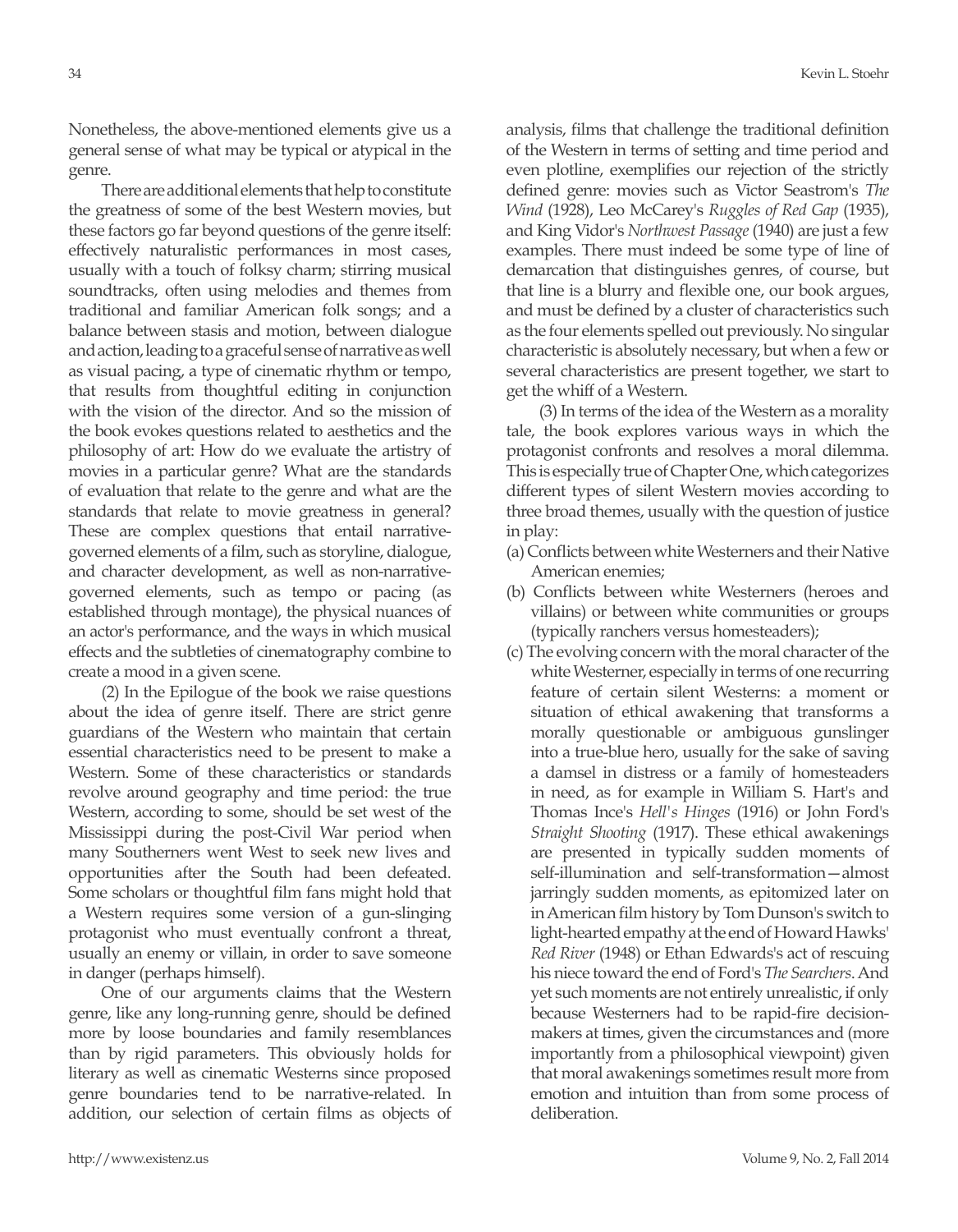(4) Later chapters in the book deal with the increasing concern with the moral psychology of the Westerner over the course of the evolution of the Western movie. Many post-WWII and 1950s Westerns may be labeled as psychological Westerns and John Ford even described his 1956 *The Searchers* as a psychological epic. The series of Westerns by Anthony Mann and starring James Stewart have even been categorized as neurotic or Freudian Westerns. What results from a study of this trajectory in the Western film has philosophical connotations: the exploration of a character's morality cannot be neatly divorced from a consideration of that character's psychology.

(5) The book also addresses the existential dimension of the Westerner, with a special focus on the lone bounty hunter played by Randolph Scott in the Ranown studio Westerns by Budd Boetticher, as well as a discussion of Peckinpah's group-oriented Western *The Wild Bunch* (1969). In the case of Boetticher's Westerns, the focus is on the individual's challenge to provide his own meaning or purpose in a situation that may suggest the idea of a morally indifferent universe. However, contrary to Jim Kitses' interpretation of the Boetticher protagonist as a passive pawn of fate or even a tragicomic clown in the face of an absurd reality, I show how the Boetticher hero is a true individualist and values-creator who, given the storyline, winds up being a champion of individual choice and self-creation, despite his many obstacles and challenges. The Boetticher films are anything but nihilistic, contra Kitses, who seems to conflate existentialism with nihilism.

(6) As our book indicates, the Western's recurring appreciation of the natural world is often reminiscent of the type of majestic and even sublime landscapes captured by such Romantic painters (both European and American) as Caspar David Friedrich, J. M. William Turner, Thomas Cole, Albert Bierstadt, Frederick Edwin Church, or George Caleb Bingham. Filmmakers like John Ford or Raoul Walsh admitted that they had been influenced by painters of life in the Old West such as Frederic Remington, Charles Russell, or Charles Schreyvogel. There is indeed a broad trail of Romanticism that leads from European nature-worship to American frontier paintings and then to the cinematic territory of directors like Ford and Walsh.

(7) There is an intriguing dialectic at play with the story of American expansionism that is the subject of many a Western, especially during the renaissance of the Western in the WWII era. The themes of frontiersettling and civilization-building that are central to the

Old West mythology are themes that derive from the Enlightenment-inspired ideal of human social progress: the idea that humans can conquer the primitive wilderness—along with its native inhabitants who live amidst the wilderness—by using rationality and its resulting technology (usually illustrated in many Westerns by the train or railway) to create a reasongoverned nation, a society based on law and order, one that stretches from coast to coast. At the same time, many a Western has its Romantic side, as mentioned previously: a respect for the grandeur of raw Nature and, at times, a nostalgia for a simpler, folksy form of life that is soon to be superseded by the engines of an industrial nation.

(8) The Epilogue contains a discussion of various Westerns from the 1980s on and, more importantly, of what might be meant by references to the postmodern Western—a type of film that has its seeds in the postclassical Westerns of the post-WWII period and in the revisionist Westerns of the 1950s, 1960s, and early 1970s. I argue that it is much more meaningful to speak of a postmodern phase in the development of the Western than it is to speak of any single postmodern Western movie. This is due to the fact that, in our contemporary era of the Western that begins in many ways with Peckinpah's *The Wild Bunch* and with such Eastwood Westerns as *High Plains Drifter* (1973), *The Outlaw Josey Wales* (1976), and most especially *Unforgiven* (1992), there appears to be a tendency toward the creative fusion of a reverence for the classical Westerns and an urge to subvert and transcend the conventional standards and expectations of the genre. If post-modernism revolves around a tendency to reject any essentialist or universal standards of a given genre, then the current phase of Western movie-making, at least from the early 1990s onwards, is a mixture of revival and revisionism. This is shown by the fact that the most important uses of genre components in the last decade are demonstrated as much by Ed Harris' *Appaloosa* (2008) and the Coen brother's re-make (2010) of *True Grit* (1969), which were quite faithful to the conventions of the genre, as by those convention-shattering uses of Western elements as *Cowboys & Aliens* (2011), *No Country For Old Men* (2007), and *There Will Be Blood*.

In conclusion, I would like to thank the Karl Jaspers Society of North America for hosting this book session and thereby exploring the ways in which Jaspers' philosophy might help us in appreciating the intellectual as well as experiential aspects of various art forms, including cinematic art. One of Jaspers' central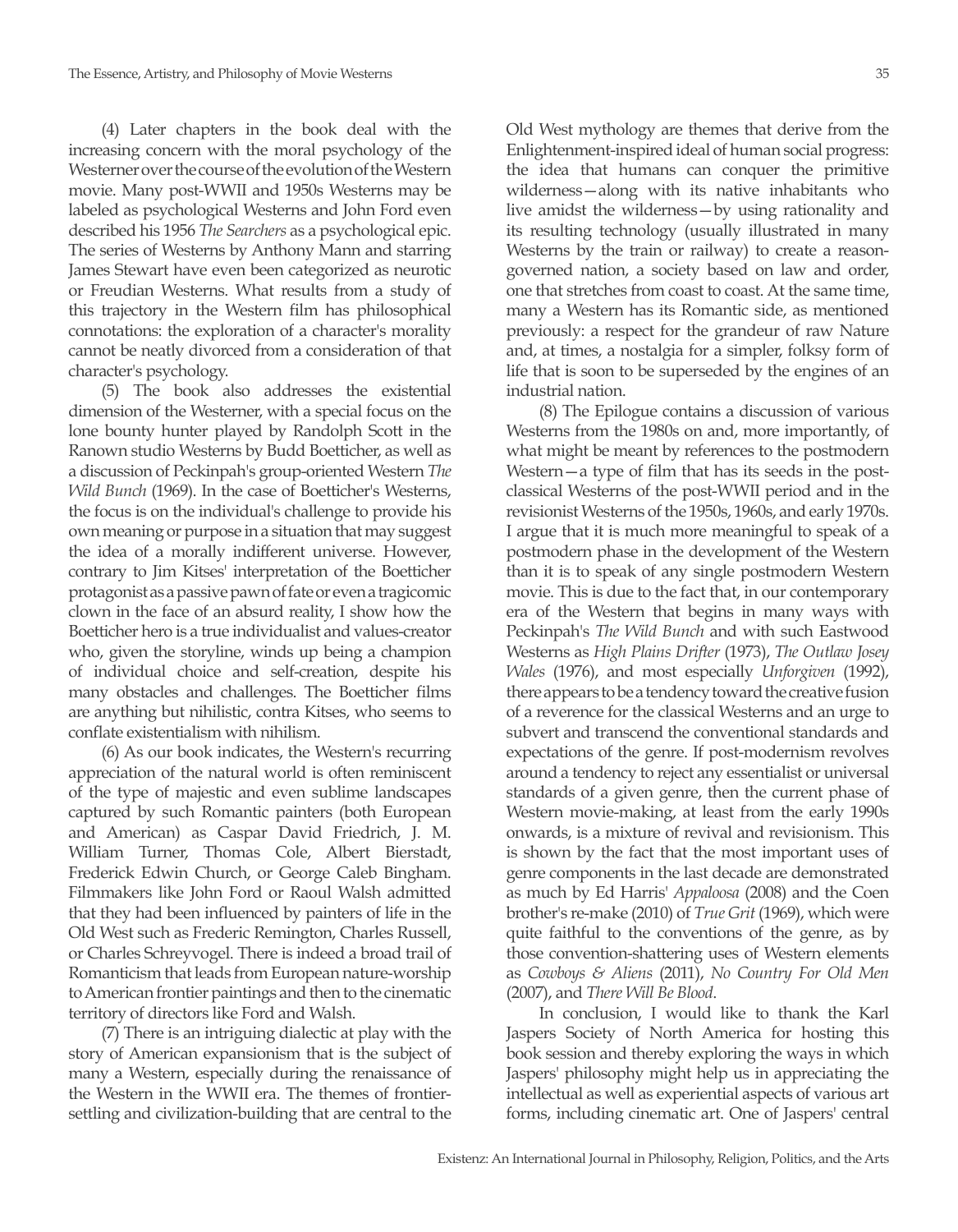concepts is that of the "limit situation," which refers to a moment or experience that provides an opportunity for an individual to recognize and confront the boundaries of one's current worldviews or mental frameworks. Limit situations are also opportunities for individuals to transcend confining worldviews or frameworks and to accept new modes of reflection, existential commitment, and self-consciousness. With this in mind, it might be argued that an exploration of the Western film genre is an especially fitting topic, at least in a symbolic manner, in that the Western has increasingly demonstrated the idea of boundary-crossing, both in terms of Western movie narratives (journeys, adventures, expansionism, and characters' moral transformations) and in terms of the evolution of the genre itself. In looking back over the history of the movie Western, we are reminded that the Western's clearest expression of journey, adventure, and expansionism has been the journey, adventure, and expansion of the genre itself.

## **Responding to the Critics**

I would like to thank my friend and colleague Tomoko Iwasawa of Reitaku University for her generous and insightful reflections on aspects of the book.<sup>4</sup> Her commentary centers upon the connection between the process of American myth-making and the development of an American sense of collective national identity. Iwasawa draws lessons from *Ride, Boldly Ride* as well as Robert Pippin's *Hollywood Westerns and American Myth*. She is especially interested in the ways in which the evolution of the myth of America has revolved around certain essential oppositions or dualities such as truth/ deception, civilization/wilderness, violence/nonviolence, rationality/irrationality, and to some minor extent also mind/body. Iwasawa views American myth as being rooted fundamentally in the ideal of Manifest Destiny, an ideal of expansionism and rational progress. She then explains that this ideal should be viewed from a broader perspective, and one that goes beyond the borders of America itself. In other words, the goal of Manifest Destiny was not completed once the project of American conquest and civilization-building reached the Pacific Ocean. The project extended beyond the West Coast and stretched to Japan, especially in terms of the conquests of Commodore Matthew Perry, in 1853, and

General Douglas MacArthur, leading to Japan's defeat at the end of World War II. Iwasawa makes clear that a better understanding of the American process of mythmaking and collective self-identification can assist the Japanese with their own national self-understanding, especially given America's involvement, for good or ill, in Japan's modern history.

In his response to the panelists at the book session, Robert Pippin replied that he did not necessarily view American myth-making as being defined essentially by the ideal of Manifest Destiny. To paraphrase Pippin, he views American myth as being determined more generally by the idea of having a second chance and being able to begin again. This is especially the case when one takes into account the Western's story of defeated Southerners beginning life anew in the Old West. And more generally, after the national disaster of the Civil War, America found an opportunity to construct its national identity anew in terms of transforming and integrating the Old West into a modern and unified civilization. Here I would add that the ideal of Manifest Destiny is one important component of American myth-making, but not the only component. In terms of the Western, there are certainly films that center upon the goal of territorial expansionism, wilderness settling, and civilization-building (*The Big Trail*, *Union Pacific*, *Northwest Passage*, *Red River*, and *The Man Who Shot Liberty Valance*, for example). But there are so many Westerns, even history-minded classical Westerns, that are centered upon other crucial themes: the story of revenge/retribution/justice, say, or the psychology and/or moral transformation of the Westerner.

In terms of her emphasized opposition between rationality and irrationality, Iwasawa remarks about American myth-making in her commentary: "American expansionism is based on the myth of the expansion of American rationality, but this mythologizing itself stems from irrational emotions, so it is very contradictory." I wonder if it can really be claimed so generally that this "mythologizing itself stems from irrational emotions." Some emotions may be deemed irrational and some may not, I would suggest. For example, a primitive urge toward violent revenge without any regard for the consequences might be categorized as irrational while the desire for justified violence within the context of community-sanctioned retribution might be deemed rational. Regardless of its emotional dimension, the human desire to mythologize may be quite conscious and reasonable and self-reflective, not unlike a passion for learning or a collective desire to form a social

Tomoko Iwasawa, "Mythologizing and the American Self-Understanding," *Existenz* 9/2 (2014), 41-4. [Henceforth cited as MAS]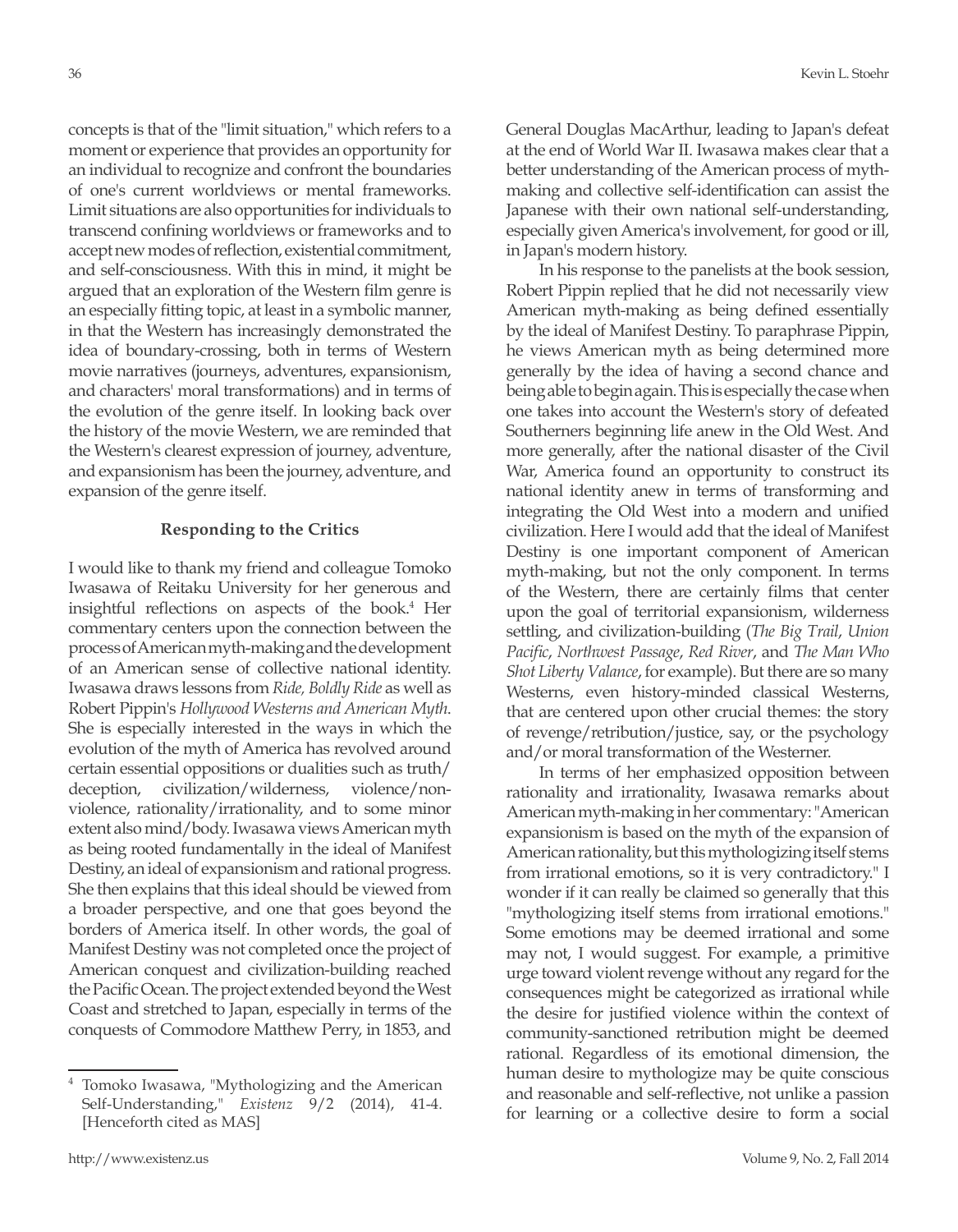contract and build a nation. And this may especially be the case when the myth in question is connected with national self-identification and a collective sense of social-political-historical progress. So while I do view the Western as being connected essentially with American myth-making and while the mythologizing of the Old West does revolve many times around certain dichotomies or dualities, I do question whether all mythologizing is rooted in irrational emotions. Likewise, while the mind-body distinction may well be classified as a Western duality (which is already a very broad classification), I could not see how Iwasawa connects that distinction with her comments on mythmaking and national self-understanding, particularly in light of the Western genre. Mind-body dualism may be connected with the dichotomy between rationality and irrationality, but these two sets of opposition are not simply identical.

Iwasawa also makes an interesting reference to Clint Eastwood's Westerns as offering an example of the way in which the genre has come to de-mythologize itself—and most especially as a way of somehow transcending a more classical myth that is built in part on a lie or deception (for example, the deception that American expansionism required heroic courage but did not require violent genocide or primitive revenge). If my interpretation of her commentary is correct, it seems that Iwasawa identifies Eastwoodian Westerns with an attempt to put the story of American expansionism (and thus the story of a rational progress from savage wilderness to the garden of modern civilization) behind us and to acknowledge the more irrational or even selfdeceptive aspects of human nature that are supposedly concealed by this rationalist myth.

I do question whether traditional Westerns, and especially those that we now deem classical, can be broadly categorized as rationalist in the sense of typically concealing or repressing the more irrational aspects of human nature. If anything, the Western is one genre (perhaps along with the gangster genre) that seems to bring irrational elements to the fore in the most dramatic way, especially in terms of the Western as revenge tale. The fact that some Westerns (and most especially those in the WWII era) are framed by the larger story of an expansionist America does not mean that their characters are not driven at times by primal passions and by instinctual urges toward revenge or self-glorification.

Iwasawa implies that Eastwood (as filmmaker) had such an agenda in mind when he chose his scripts for production and made his films in a certain way. For example, and with implicit regard to Eastwood's own intentions in creating an entire body of work, she states:

The Eastwood Western is no longer interested in the big story of American civilization and modernization; rather, it debunks the hypocrisy lying behind such an Enlightenment-inspired ideal, severely criticizing the abstract, vacant ideology that humans can eventually conquer the primitive wilderness—the wilderness of natural world, of aboriginal peoples, and, above all, of their own inner nature, i.e., wild passions. [*MAS* 43]

While Eastwood as filmmaker has certainly tended to choose Western narratives that challenge and even subvert the genre in certain respects (but not in all respects), I am far from being convinced that he chose such material as a critical response to the problematic dualities and deceptions involved in American selfmythologizing. By reading or watching interviews with Eastwood, and paying attention to what is most emphatic in his Westerns, it becomes clear that he seems to be far more interested in the archetype and psychology of the lone revenge-driven Westerner not for the reason of de-bunking the myth of Manifest Destiny, but rather for what appears to be a far humbler reason: Eastwood is interested in the type of character that is an individual hero whose larger-thanlife qualities shine in the context of simpler times and primal adversity.

And so Eastwood's avoidance of the more historyminded Western that is centered on the story of expansionism and the ideal of Manifest Destiny may, I submit from the evidence, be more a matter of noninterest than critique. It is true that certain Eastwood Westerns such as *High Plains Drifter*, *Pale Rider*, and *Unforgiven* ignore, for the most part, the larger story of American expansionism. This does not mean that it is his intention, or even the intention of his screenwriters, to de-bunk some greater myth that involves broader cultural and philosophical goals. In addition, Eastwood's movie *The Outlaw Josey Wales*, while mainly being a revenge tale, is framed by an overt Civil War context, makes clear the horrors of that national conflict, and shows us the building of a small community out of this adversity. And while this director has maintained a mostly (but certainly not fully) revisionist attitude toward the classical conventions of the Western genre, he is not completely indifferent or averse to the historical aspects of American myth-making in general, as his later movies *Flags of our Fathers* (2006) and *Letters*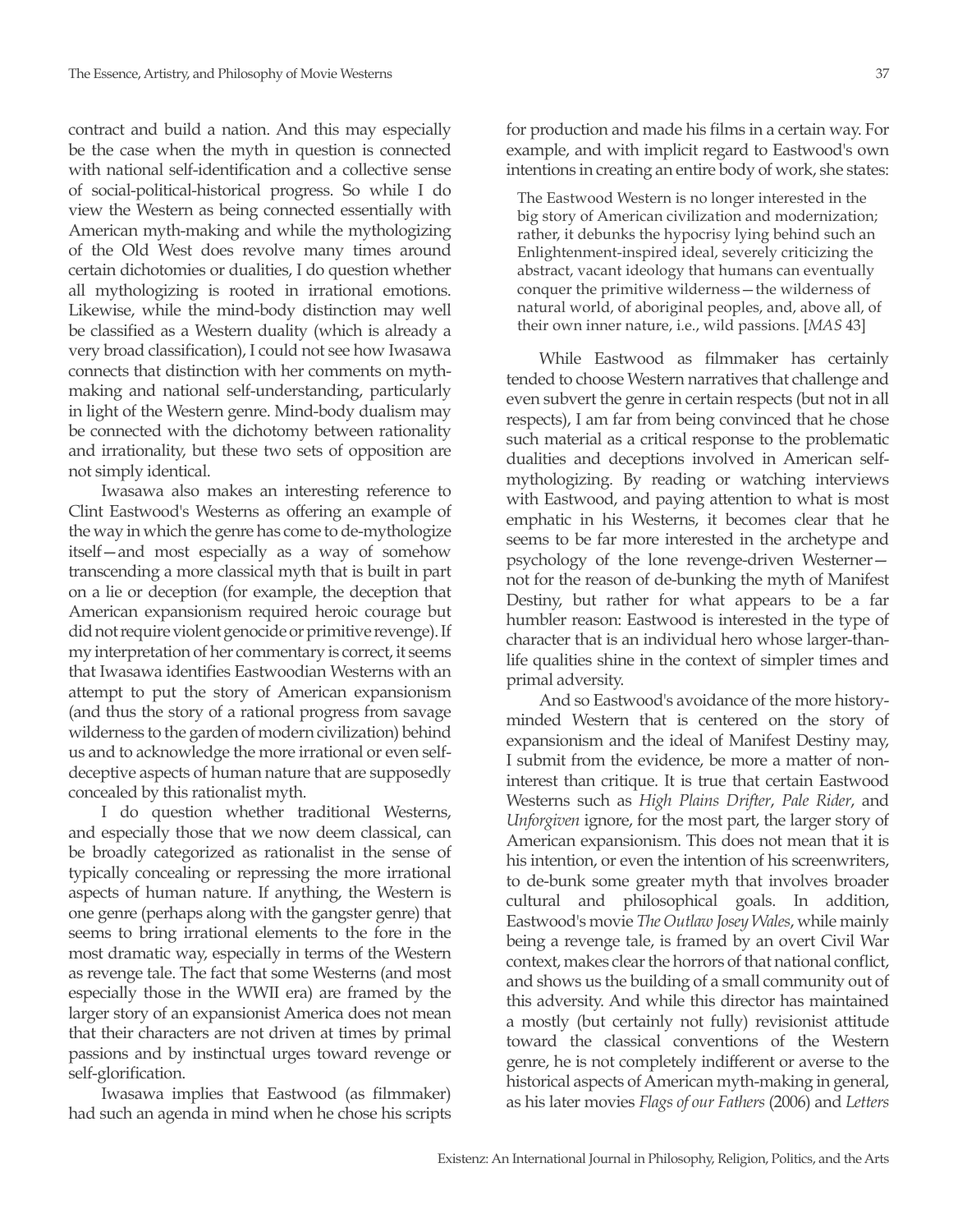*from Iwo Jima* (2006) demonstrate. When it comes to his Westerns, however, I think that Eastwood is simply interested more in personality types, and ones that express either an archetype (the lone gunslinger) or a sense of inner conflict (as in *Unforgiven*).

Such speculation about Eastwood's possible directorial intentions, I think, is a proper segue to the concerns expressed by the two other respondents, Shai Biderman and Carlin Romano. Both share an interest in the broader questions as to whether movies can actually philosophize or do philosophy—or, perhaps most especially, make philosophical arguments—as opposed to merely illustrating a philosophical idea or position. If I understand Biderman correctly, it seems that we are in fairly basic agreement about these matters. Thus I will address in more detail Romano's critique.<sup>5</sup> He takes issue with the idea that films, especially when they are conceived in terms of the realm of representation, can do more than being philosophically interesting, thought-provoking, illustrative, and the like.

Romano refers to my comment at the outset of my presentation that certain film-osophers have become almost obsessed with the question of whether films can express philosophical argumentation in a manner that is not merely reduced to that of a character (a talking head) presenting such an argument in direct verbal form. He also refers to my comment that philosophers of film should move beyond that question and debate. Romano does not agree with my attempt at sidelining this question and views it, rather, as central to the entire enterprise of the philosophy of film. I do agree with Romano when he suggests, at least implicitly, that philosophers of film should take greater care when declaring in blanket statements that a particular movie or particular filmmaker espouses a definitive philosophical position or argument—and not merely raises an interesting philosophical question or issue that philosophers may later interpret or elaborate upon in their own fashion. On this point, we are dealing with the care we must take in discussing and trying to uncover the authorial intention that lies behind a given cinematic artwork.

Romano questions whether films can present a unified, definitive philosophical position or argument, and most especially when one considers the collaborative nature of filmmaking. This involves us in an evaluation of the auteur theory and I share this concern. Very few

directors, if any, have complete artistic control over their films and movies are often the result of combined talents working together and sometimes even in conflict: screenwriters, producers, actors, cinematographers, editors, etc. This implies, according to Romano, that it is difficult to say that a movie expresses a singular philosophical position on a given issue or that it makes a unified philosophical argument. The presupposition that he indicates is an important one: if a film can be said to do philosophy in any cogent manner, then this doing of philosophy must somehow be connected with the singular, unified intelligence of a given thinker (in this case, a philosophically minded filmmaker) and not with a group of thinkers/artists, all of whom may differ in various ways as to what the overall message of the film may be and how that message should be cinematically realized.

I will first build upon Romano's criticism before responding to it in a more substantial way. There is also the question as to whether a film—and even one made by a director with total or near-total creative control over a movie production—presents a truly philosophical position or argument when there is so much that is symbolic and ambiguous and open to interpretation, like any artwork. There is also a challenge to any scholar's interpretation of authorial intention in the sense that a given director, even with a fair degree of control over the vision of a film, may be very unwilling to offer any interpretation of a film's message beyond the film itself and instead relies only the movie to deliver the message. And so we do not always get much in the way of outside assistance in attempting to pin down the authorial intention of a filmmaker. John Ford, for example, was notoriously cantankerous and almost always unwilling to offer any interpretation (let alone a philosophical interpretation) of his own movies.

There is another problem with the idea of a movie's capacity to philosophize, and one that Romano only mentions in very brief passing: the problem of a movie's inherent particularity and, therefore, its limitedness in expressing a universalizable meaning or message. This is a concern that is distinct from Romano's focus on problems related to the uncovering of authorial intention, particularly given his challenging of the auteur theory's assumption of the director as the sole author. Let us take Ford's *The Man Who Shot Liberty Valance*. One can easily use the film, for example, in illustrating a Hobbesian transition from a state of nature to a civilized political community via a collective social contract. One can also easily use the movie as an

<sup>5</sup> Carlin Romano, "Philosophical Argumentation in Classic Filmography," *Existenz* 9/2 (2014), 50-3.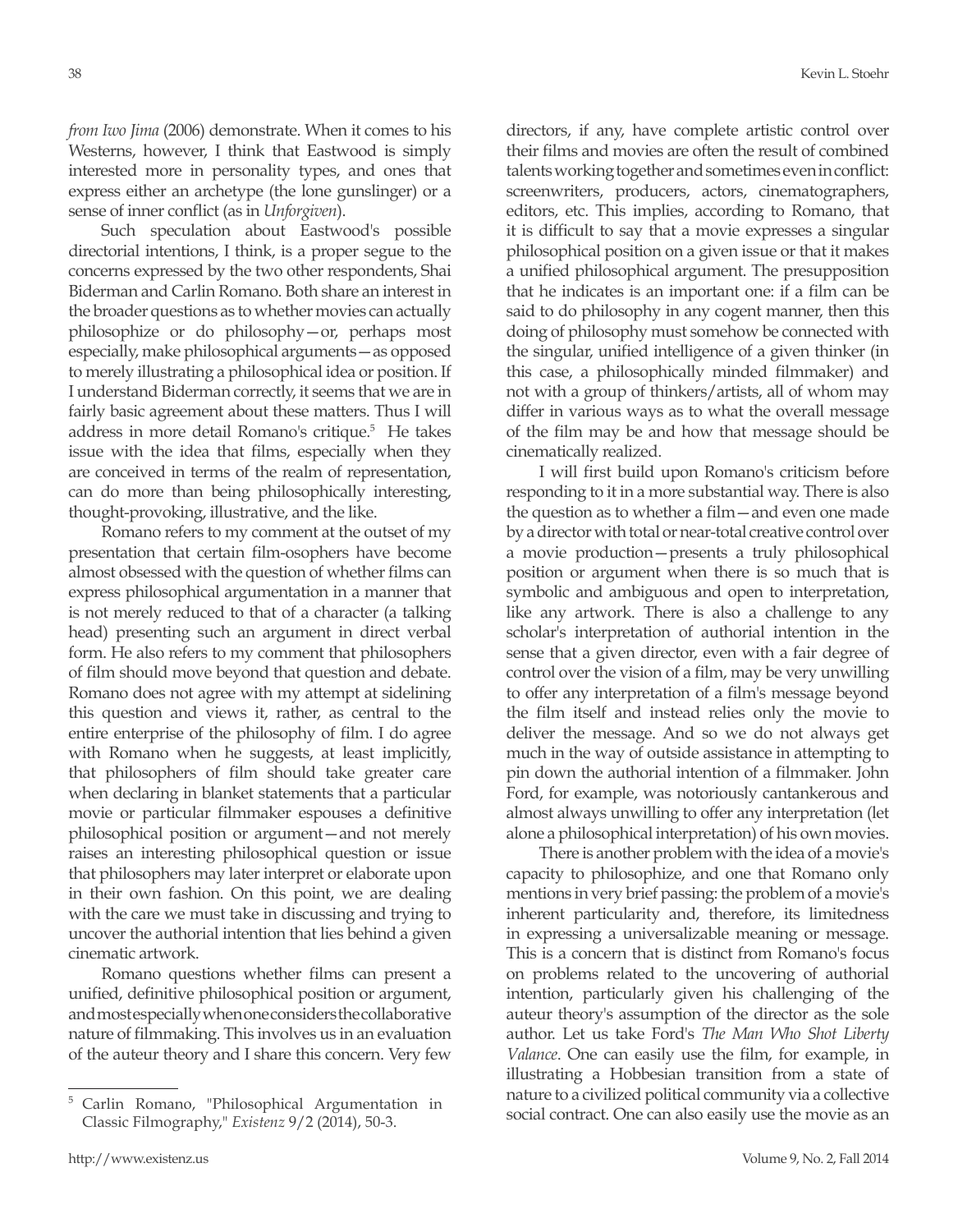opportunity to philosophize about the need for violence to eliminate violence, and especially in a manner that helps to make way for the creation and maintenance of a system of law and order. Finally, the film evokes questions about the deceptions that are sometimes involved in civilization-building and myth-making (one of Iwasawa's chief concerns in her commentary). Thinking about these fundamental needs and desires and also about the tension between truth telling and myth-making can certainly rise to a philosophical level.

Whether one can say that the film in and of itself expresses a definitive position or argument about the need for such a social-political-historical transition as well as the need for such violence is problematic. The film shows that there are dramatic costs and benefits involved in the satisfaction of these needs, and any judgment about how these costs and benefits might be weighed, especially in terms of the broader story of American self-identity, must be left to the viewer. Ford does not give us any easy answers as he (and his film, along with its screenwriter—not to mention the author of the original story on which the script was based) portrays the benefits as essential to the creation of modern civilization and the costs as tragically life destroying. And, in terms of authorial intention, in his interviews Ford said nothing beyond the film itself about how he perceived the message and lessons of his masterwork.

It is the particularity of the movie's plot and characters and their situations that makes it difficult to ascertain some (possibly) universal meaning. What if the lessons of the movie pertain only to this particular town (Shinbone), these particular characters (Tom, Ransom, Hallie, etc.), and their very unique circumstances? Who is to say otherwise, and with what justification? And though Ford was a very well-read and thoughtful man, we have no idea (and perhaps even certain reasons to doubt) whether he knew of Hobbes' philosophy or, even if he did, wished to express his knowledge of that philosophy in this special way. And then there is the fact, of course, that the larger ideas on which the film is based can be located very easily in the original pre-filmed script, not to mention the short story on which the script is based.

With all of that said, I would reiterate the point on which Romano and I would certainly agree: philosophers of film (as well as any film scholars/ critics, for that matter) should try to be more cautious when they refer to films (or the artists responsible for their creation) as articulating singular positions or arguments, and especially if these happen to be (loosely

speaking) philosophical positions or arguments. That is due to the fact that films, like any type of artwork, can be so symbolic and open to interpretation—as well as the fact that authorial intention can be so difficult to decipher or determine. Romano points to an example of my own un-cautious formulation in this regard. On the other hand, he appreciates a type of language, using an example from *Ride, Boldly Ride*, in which we say that a movie invites reflection on a particular question, issue, position, or even argument.

With this general agreement in mind, I disagree with Romano on a central assumption: that the philosophical content of a film (whether it be evocative, argumentative, or the like) must be connected solely with authorial intention. I think that we need to conceive of a movie and its possible meanings and lessons (including very philosophical ones) in a way that gets beyond the question of the intention of filmmaker(s)—and especially due to some of the problems and difficulties that Romano points out. The history of hermeneutics, from Friedrich Schleiermacher to Hans-Georg Gadamer and beyond, is in fact a history of the ways in which thinkers have pointed beyond the difficulties inherent in attempts to uncover authorial intention as the sole source of a text's or artwork's meaning and even truth. The question here is not whether philosophy itself should be reduced to forms of explicit argumentation. I am in agreement with Romano's comment that the philosophical can be defined according to several different possible elements—from the evocation of big ideas to explicit argumentation—but this does not mean that just anything can be deemed genuinely philosophical.

My view is that films in and of themselves do not philosophize or make philosophical arguments; that would be a mis-use (or at least a careless use) of language. Inasmuch as artists are responsible for their film's central meaning (primarily, I would suggest, screenwriters and directors as a collaborative force) they do philosophize at times and express such philosophizing through the creation of their script and the subsequent audiovisual realization of that script. Most crucially, the philosophical content of a movie (whether in terms of evoking questions and issues or even delivering positions and arguments) emerges in the interaction between the creative minds of the filmmakers and the receptive minds of their films' audiences. Philosophers who ask the question of whether a movie in and of itself can do philosophy or make an argument presuppose a conception of a